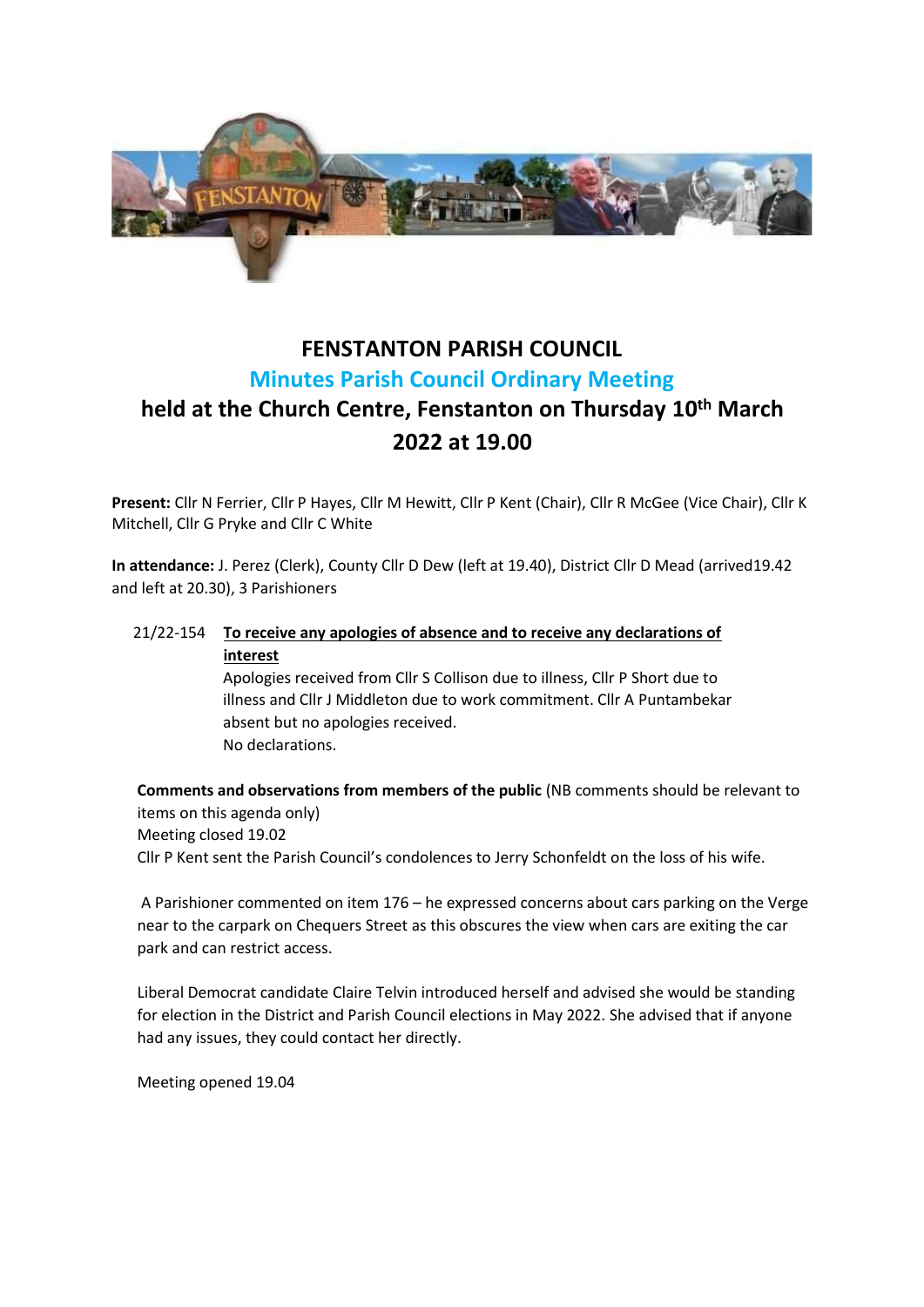# 21/22-155 **To approve the minutes of the Parish Council Meeting held on Thursday 10th February**

Cllr P Hayes observed that the draft minutes said January and not February, the Clerk will amend.

**Cllr G Pryke proposed** that the minutes of the Parish Council meeting held on Thursday 10<sup>th</sup> February 2022 were a true record of the meeting. Cllr C White 2<sup>nd</sup>, All Clirs were in favour. RESOLVED that the minutes are approved as a true record

#### 21/22-156 **To receive reports from the County and District Council**

County Cllr D Dew advised that the new administration at CCC have set the budget with a 5% increase on last year. He advised that CCC has received a one-off grant from the government, this has given a balanced budget. This is due to the devolution to fund Social Care. Whilst there has been an underspend in their budget this year, there is no money left for local improvements until the new budget is in place in April 2022. He advised that if Fenstanton Parish Council have any projects coming up that they are costed and submitted as soon as possible when the new budget comes in. He will know more about the LHI application for London Road, St Ives following the meeting that Cllr K Mitchell attended, after the Highways Committee meeting in April. He also advised that he had discussed and visited the cycle way on the Low Road with the Mayor of Cambridgeshire and Peterborough, Nik Johnson and that the Mayor will assist when taking these issues forward. Cllr D Dew advised that the local Highways plan is focused on cycling routes and there is not as much in the new budget for repairs to roads and highways. Cllr P Kent asked about the drain clearance programme which is supposed to happen Bi-annually and wanted to know if this is still in place as it is in its second year. Cllr D Dew advised that it was and that CCC's Environment and Green Infrastructure Committee has now officially adopted the Flood Plan policy.

| 21/22-157 | To arrange a date for the Annual meeting of the Parish<br>It was agreed with Councillors to hold the Annual Meeting of the Parish on<br>Thursday 21 <sup>st</sup> April. RESOLVED that the APM will take place on the 21 <sup>st</sup> April. |
|-----------|-----------------------------------------------------------------------------------------------------------------------------------------------------------------------------------------------------------------------------------------------|
| 21/22-158 | <b>LHI for London Road St Ives- update following LHI panel meeting</b><br>CIIr K Mitchell attended a short presentation and the Parish Council will know<br>more after the Highways Committee meeting in April.                               |
| 21/22-159 | Low Road – update following discussions between County Councillor D. Dew and<br>the Mayor for Cambridgeshire<br>This is ongoing but the Mayor is aware of the issues and will assist going forward.                                           |

## 21/22-160 **Elections 2022 – Clerk report** The Clerk advised the Council that the elections in May are for all 13 seats on the Parish Council, 11 for the South ward and 2 for the North ward. The Clerk has shared the details of what needs to be completed if Councillor's wish to stand for election.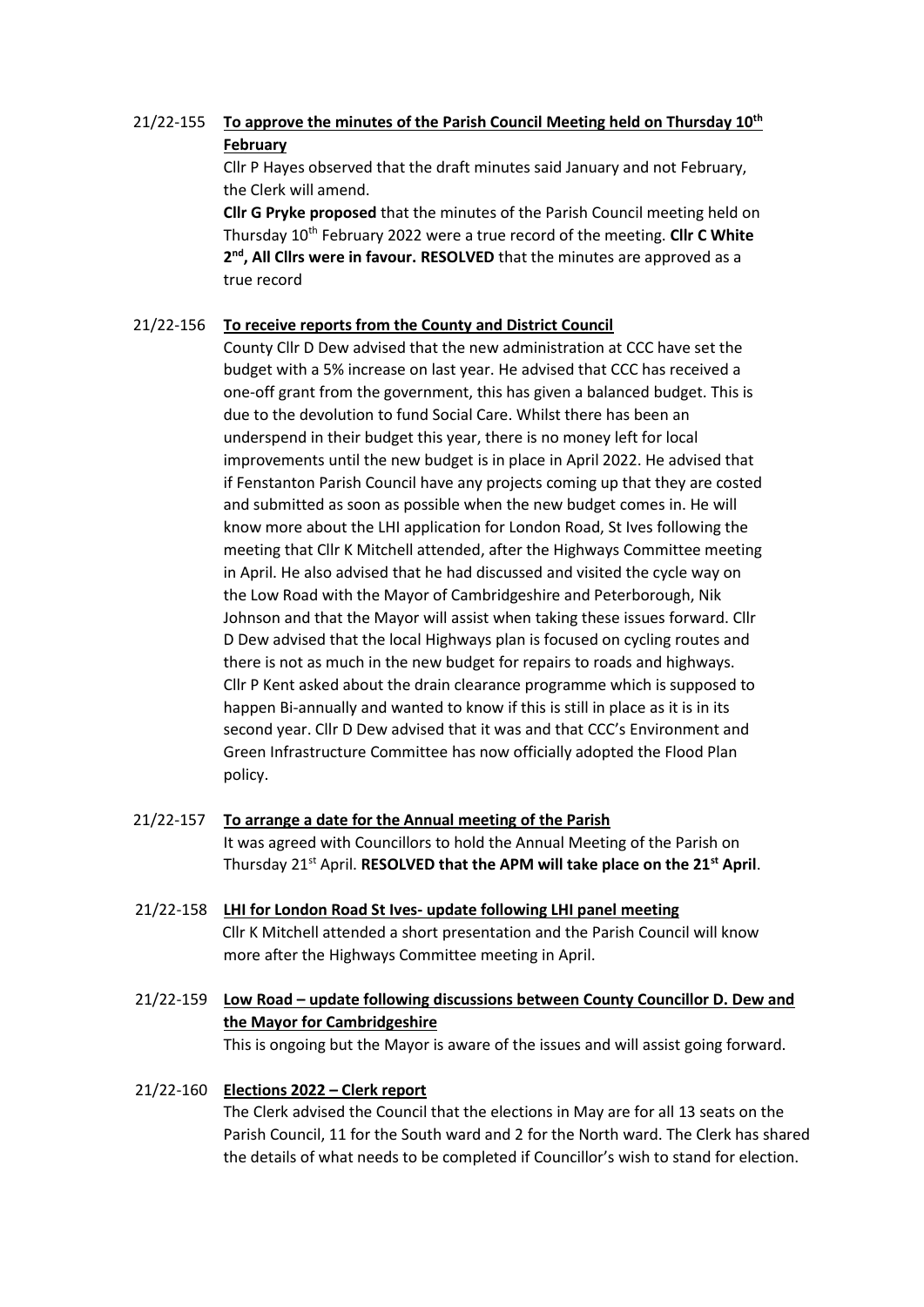#### 21/22-161 **Discuss engaging Flood Risk specialist – Cost Approx £3000-£3500**

Cllr N Ferrier has contacted a Senior Flood Risk Management Engineer to discuss carrying out an independent flood risk report for Fenstanton, in the hope that this will give more credence to support the Parish Councils concerns. The Engineer will analyse the report that the Flood working group put together and carry out his own independent report. **Cllr P Kent proposed** the Parish Council engage the engineer, **Cllr G Pryke 2nd, 1 Cllr abstained, All other Cllrs were in favour.**

It was also noted that CCC have published their flood plan and the is no mention of Fenstanton anywhere in the document despite the fact that the Parish Council have engaged with them a number of times. **RESOLVED to engage the engineer to assess and report.**

## 21/22-162 **Communication with HDC**

Cllr M Hewitt spoke to a relative that works for HDC and he explained that HDC are very short staffed and the PC would need to speak to them about specific issues. County Cllr D Dew advised that there are now two permanent members of staff as Head of Planning Clara Kerr and Head of Development Management Julie Drummond, Cllr Dew is meeting with Julie next week and will try to organise a meeting and for HDC to engage in a few weeks. He will also speak to Ryan fuller and try again to set up a meeting.

#### 21/22-163 **Defibrillator – update on purchase**

The Clerk has sourced a defibrillator that is available for delivery within 5-10 working days, the total cost for the unit and cabinet is £1349.00, this can come with a sponsor board if required and the Clerk will discuss this with the Church. The unit will be placed on the wall of the Church Centre opposite the School. **RESOLVED to purchase the Defibrillator.**

#### 21/22-164 **Church yard pathways – costs and responsibility**

The quote received for the repairs to the paths through the Church yard are: - for the Church path approximately £5,600 although this may rise due to some extra work the Church have requested and the Council path approximately £4,400. The Church have agreed to contribute 50% of the costs to the Church path repair. The Parish Council agreed to cover the other 50% of the costs under S137 LGA 1972 allowance, with a 20% contingency. Cllrs agreed that it would make sense to do both paths at the same time.

**Cllr R McGee proposed** that the Parish Council approve to contribute 50% of the costs to the repairs of the church path with a 20% contingency. And to carry out the repairs to the Council path at the same time. **Cllr P Kent 2nd, All Cllrs were in favour. RESOLVED to contribute 50% of the costs of the Church Path repairs with a 20% contingency.**

- 21/22-165 **Discuss adopting a Climate Change policy for Fenstanton Parish Council** Defer until the next meeting after the SLCC Climate Change virtual training. **RESOLVED to defer until the next meeting.**
- 21/22-166 **Discuss request to change the access to The Fen – removal of bollards and replace with gate**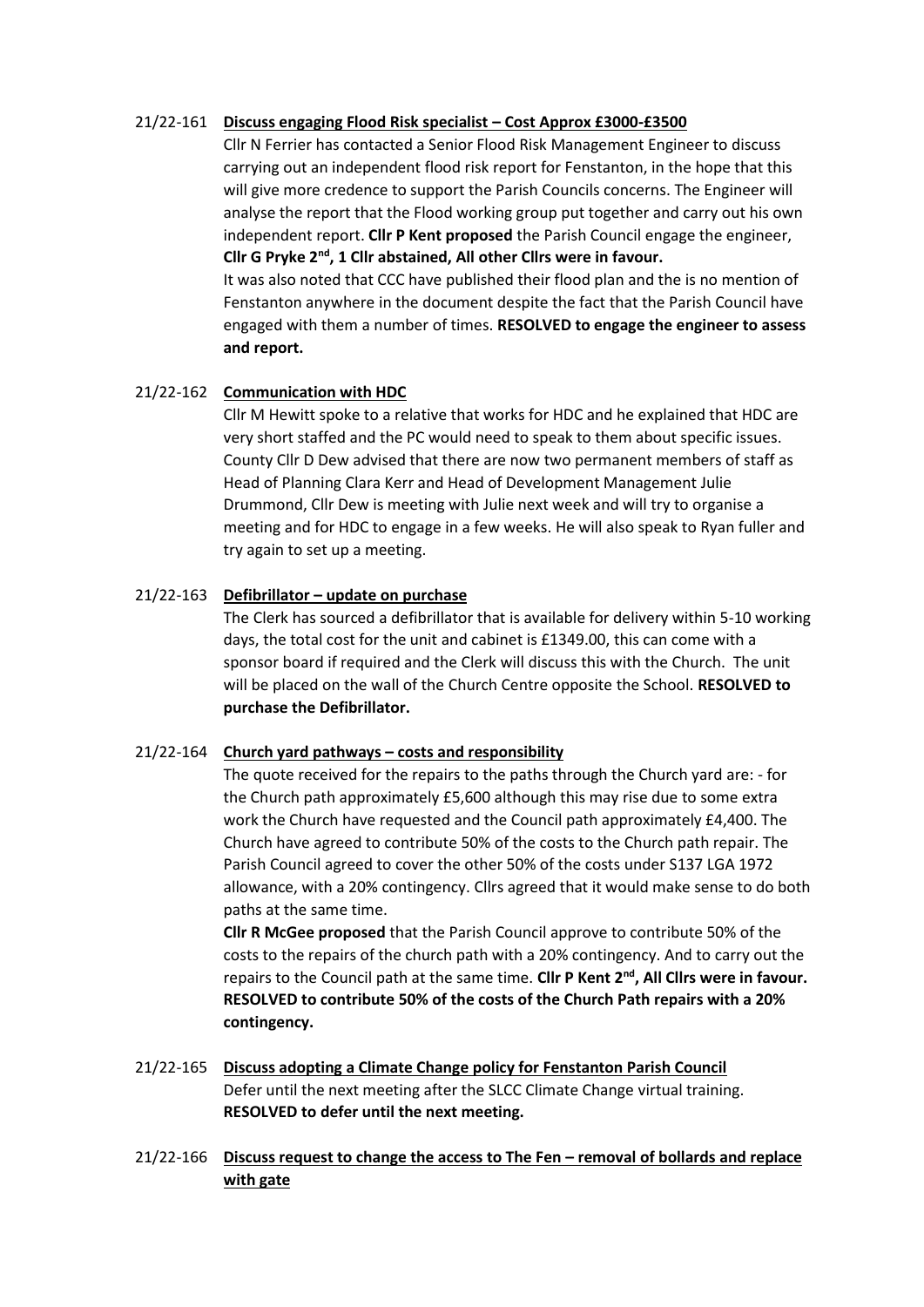Cllr P Kent advised that any new gate system would need to allow for the access of large farm vehicles and this would need to be considered when the proposal is received. Once the Clerk has received a proposal it will be discussed further at a full PC meeting. **RESOLVED to discuss again when proposal is received.**

21/22-167 **Update -Benches/Picnic tables for Fenstanton North following email from HDC** Cllr R McGee advised Councillors of the situation, that despite email confirmation from HDC giving permission for benches/picnic tables, HDC have now advised the PC that they do not want benches/picnic tables placed in these areas. Cllr R McGee advised that a bench could still be considered for Elizabeth Court and the privately owned land at Greenfields. It was agreed to defer this item and discuss at the next General Purposes meeting. **RESOLVED to discuss at the GP meeting.**

#### 21/22-168 **Allotment Lease Heads of Terms – Glebe Allotments – discuss terms**

Cllr P Kent advised Councillors that the terms of the were discussed at the last Planning Meeting and the questions raised at that time have now been addressed. The terms of the lease of Glebe Allotments are acceptable to the Parish Council. **Cllr R McGee proposed** that he will sit on the Allotment steering group, **Cllr P Kent 2nd , all Cllrs were in favour.** 

**Cllr R McGee proposed** that the Parish Council move forward with the heads of terms, **Cllr C White 2nd, all Cllrs were in favour**.

**RESOLVED that Cllr R McGee will sit on the Allotment steering group and the Parish Council will move forward with the terms of the lease.**

#### 21/22-169 **MUGA – discuss possible new booking system – cost £30 per month**

The current system for managing booking does not provide the support required. The current booking system is part of the Parish Council accounts and Cemetery management package with Scribe. The Clerk has found a software package that will automatically inform the user of the code required to access the MUGA and this will mean that it will no longer have to be monitored, especially outside of working hours. The cost is £30.00 per month. **Cllr K Mitchell proposed** that the Parish council move the booking system across to Clubspark, **Cllr C White 2nd, all Cllrs were in favour**. The Clerk will advise the current supplier that the Parish Council no longer wishes to use the booking system as part of our package and enquire if this will give the Parish Council money off.

**RESOLVED that the Parish Council move the MUGA booking system to Clubspark and the Clerk will inform the current supplier and enquire to the possible saving on the package.**

## 21/22-170 **Playpark – updates**

Most of the repairs have been made to the Metal park at Rookery Way. MI Gardeners will be quoting to remove the rotten wooden edging, back fill with soil and seed as the quotation from Kompan is excessive.

The quote received from Kompan for the repairs to the wet pour at Chequer Street in approximately £6500. The Clerk will make further enquiries with other suppliers as this cost seem high. Further quotations will be discussed at the General Purposes meeting.

**RESOLVED to discuss further quotations at the General Purposes Meeting.**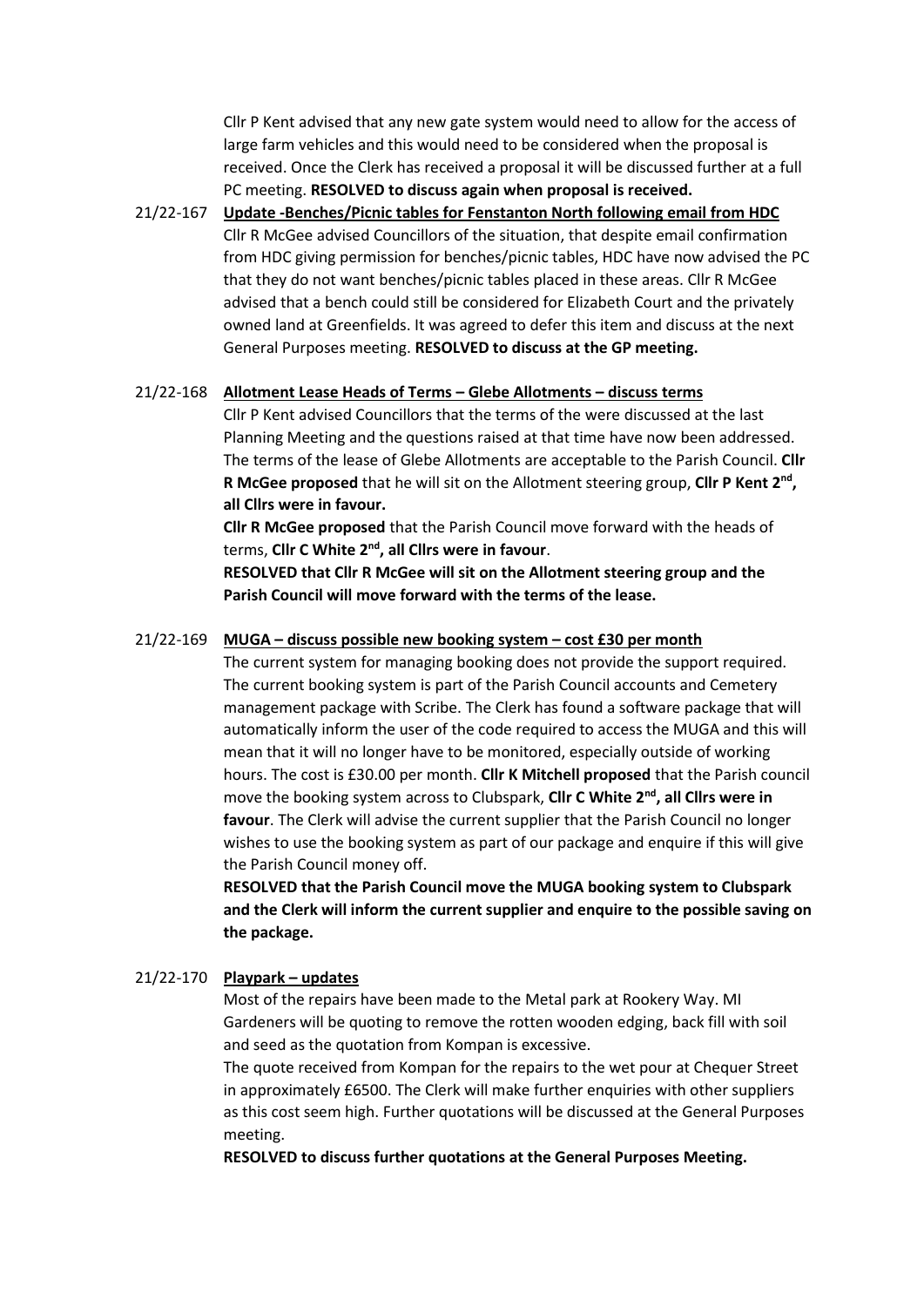#### 21/22-171 **Platinum Jubilee – request for donation to afternoon tea**

Cllrs would like further information, they would like to know how much the request is for and what is planned? Cllr R McGee will enquire and bring back for discussion at the General Purposes meeting. Cllr K Mitchell advise any donation considered would be from LGA 1972 S137. **RESOLVED to discuss at the General Purposes meeting.**

#### 21/22-172 **Scouts – update following zoom meeting**

Cllr N Ferrier updated the Parish Council following a virtual meeting that he, Cllr R McGee and Cllr K Mitchell attended with members of the Scout group, to discuss moving forward with the Scouts plans for a low impact building on the land of the old orchard.

Cllr N Ferrier advised that there are two issues that need resolving, the first is to find out what the definition of the S106 says, was this reserved for the VH Trust and if not used by the VH trust can this be amended? The other issue is that someone at CCC has advised that Bridle way on Conington Road can be landscaped.

## 21/22-173 **Pond – update on works**

The Clerk has received a quotation for replacing the damaged fence panel. The Parish Council would like to get other quotations and discuss further at the General Purposes meeting. The Parish Council would like the Clerk to ask the contractor about returning to tidy the area to the left of the pond and tighten the railings, The Clerk will write an update to be published in Spectrum. **RESOLVED to get further quotations for fencing, write an update for Spectrum and get contractor to tighten railings and tidy area beside the Pond.**

# 21/22-174 **Football Club - replacement of fencing alongside Chequer Street Park – re-use or allow Football Club to use looped fencing**

The Football Club have replaced the fencing alongside Chequer Street park and have asked if they can use the looped fencing that has been removed. The Parish Council would like to re-use the looped fencing along side the ditch by the play park. **Cllr P Kent proposed** that the looped fencing is erected alongside the ditch on the edge of the play park, **Cllr G Pryke 2nd, all Cllrs were in favour**. The Clerk will inform the Football club. **RESOLVED to erect the looped fencing alongside the ditch at the edge of the Play Park.**

# 21/22-175 **Discuss how the HDC Community Protection and Enforcement Officer may be of help in the Community**

The Parish Council would like to engage the HDC community protection and enforcement officer to assess the Village and give any recommendations. **Cllr P Kent proposed** that the community protection and enforcement officer assess the Village, **Cllr C White 2nd, all Cllrs were in favour. RESOLVED that the Clerk will contact the HDC Community Protection and Enforcement officer.**

# 21/22-176 **Discuss Traffic Issues on the High Street, Crossing & parking– request by Parishioner**

The Clerk has received from a Parishioner complaining about the dangers on the High Street. Whilst the Parish Council sympathise with his concerns, the issues he raises are the responsibility of Cambridge County Council Highways. All traffic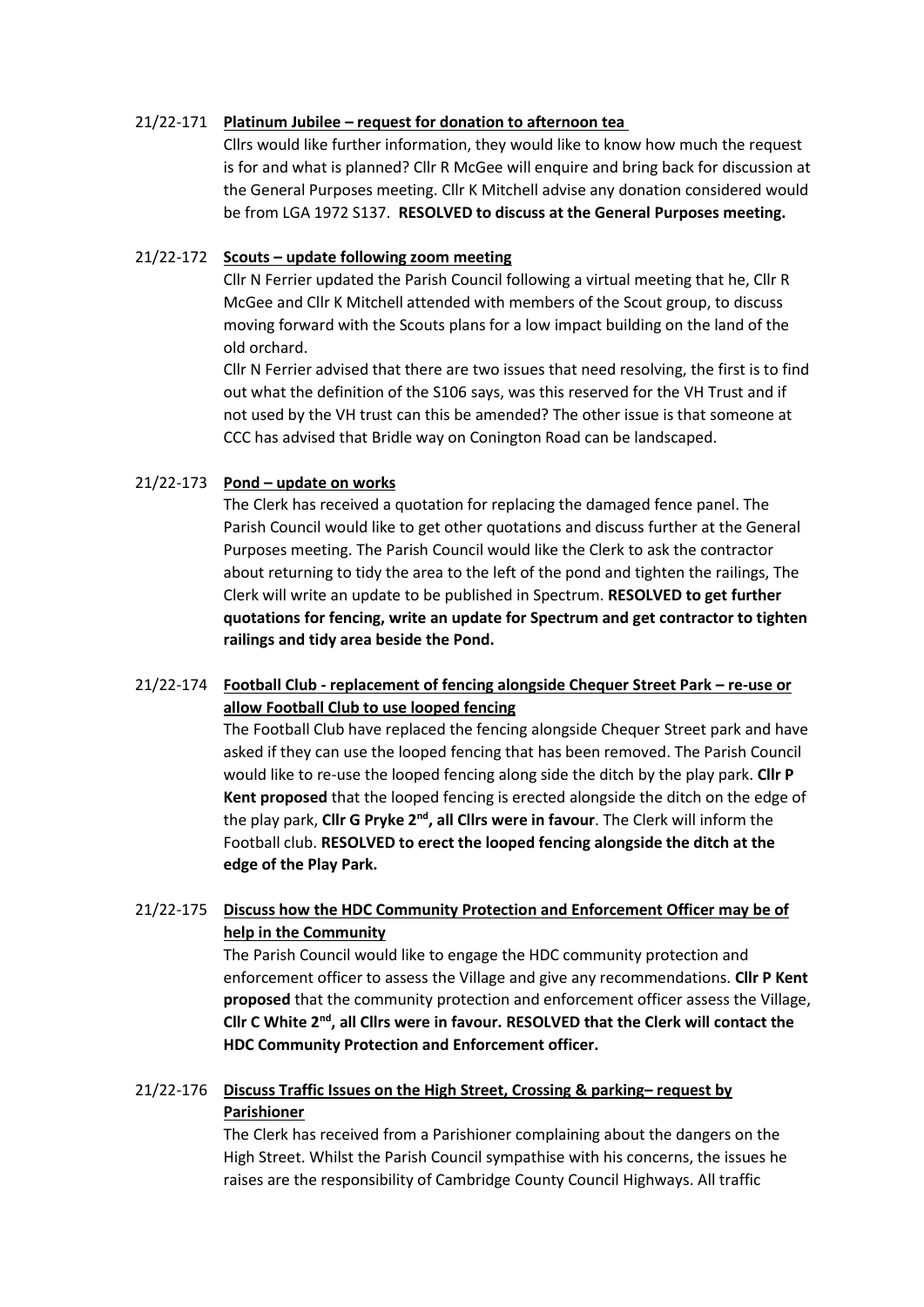surveys carried out by the Parish Council show that we do not meet the criteria required for a crossing on the High Street and the percentage of speeding Vehicles recorded on the High Street is very low. The Parish Council has submitted a privately funded Local Highways Initiative application for 20 mph speed limit for the whole village and is waiting to hear from CCC.

Unfortunately, the Parish Council does not have the jurisdiction or any powers of enforcement to deal with cars parking illegally. However, the Parish Council will put a reminder notice in Spectrum to ask drivers to park considerately.

The Parish Council will speak to the Football Club regarding the unsafe parking of cars on Chequer Street when matches are held.

**RESOLVED to inform the Parishioner that the matters raised are the responsibility of CCC Highways. Cllr R McGee will speak to the Football club regarding parking on Chequer Street.**

#### 21/22-177 **Litter Picking**

There will be a group litter pick on Sunday  $13<sup>th</sup>$  March. There will be approximately 28 people involved and 5 students attending as part of their Duke of Edinburgh award.

#### 21/22-178 **Discuss responsibility of ditch/drain clearing – Chequer Street**

It is understood that the ditch has 3-way riparian rights – The Parish Council, Steve Booth and the Football club. The costs of clearing should be split equally. Cllr R McGee will speak to the Football Club and defer to the General Purposes meeting to discuss further. **RESOLVED to discuss further at the General Purposes meeting.**

# 21/22-179 **Discuss current committees and any changes**

Cllr P Kent ran through the current committees, Cllr M Hewitt agreed to stand on the Planning Committee, all other committees will be discussed again after the Elections in May. **RESOLVED for Cllr M Hewitt to stand on the Planning Committee.**

## 21/22-180 **Committee Updates: - Planning, General Purposes, Finance and Constitution & Burial - Information Only – no discussion or decisions can be made** The Finance and Constitution committee meet next week and will discuss year end, recruitment of a RFO and policies. There is a General Purposes meeting coming up.

21/22-181 **Insurance Renewal – second year of 3-year contract £3018.78 Cllr P Kent proposed** that the payment of £3018.78 is approved for the insurance renewal, **Cllr G Pryke 2nd, all Cllrs were in favour**. **RESOLVED that the insurance renewal agreed and paid.** 

# 21/22-182 **Capalc Affiliation 1st April 2022- 31st March 2023 £713.96 or £763.96 inc DPO membership**

**Cllr P Kent proposed** that the Capalc affiliation fee be approved and include the DPO, **Cllr G Pryke 2nd, all Cllrs were in favour. RESOLVED that the affiliation fee be approved to include the data protection officer.**